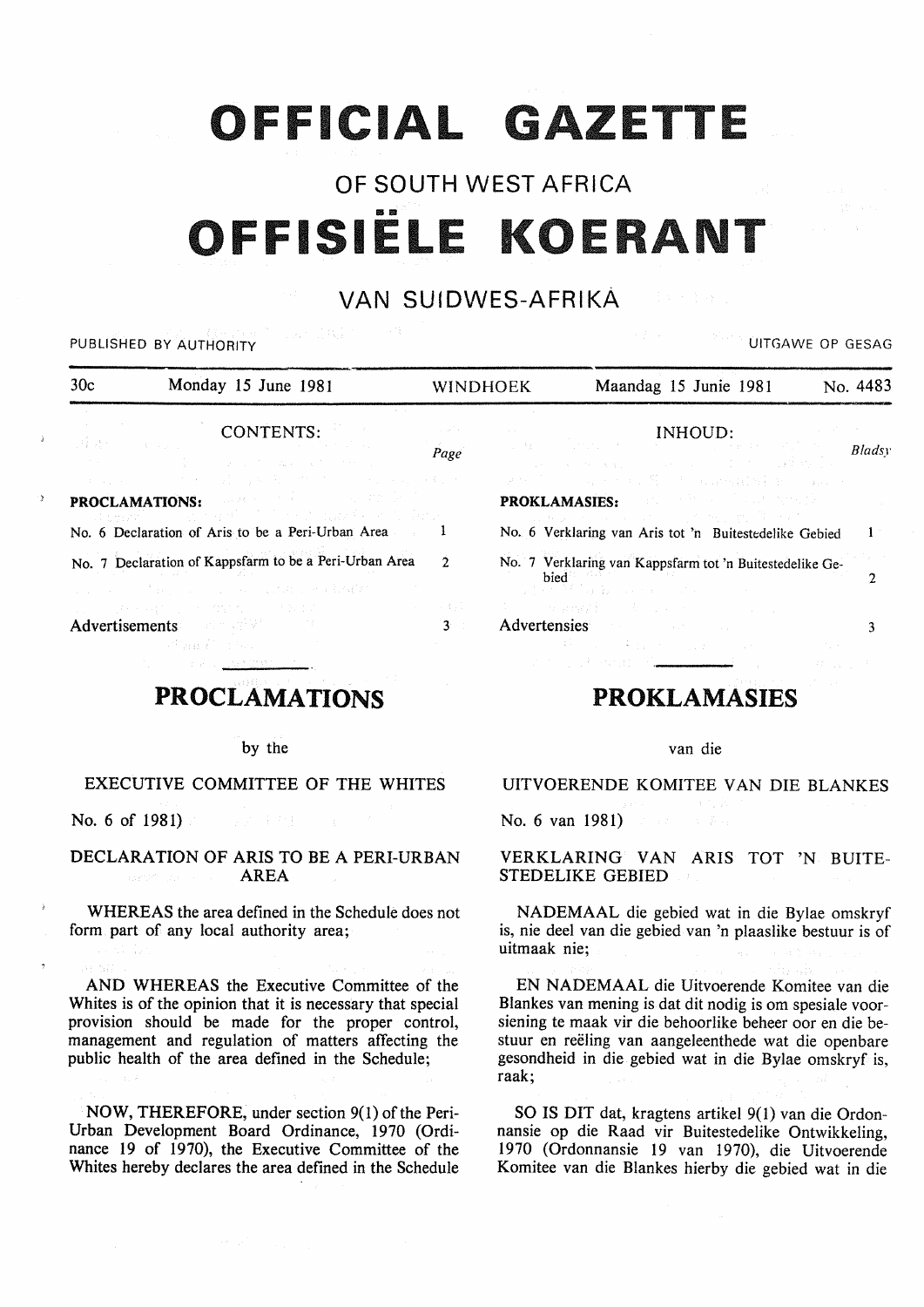to be a peri-urban area and assigns the name ARIS thereto.

A. H. DU PLESSIS *Chairman Windhoek 29 August 1980* 

*By order of the Executive Committee of the Whites* 

#### **SCHEDULE**

#### PERI-URBAN AREA OF ARIS

#### (Situated in Registration Division K.)

From the northern-most corner beacon of the farm Waldeck 28; thence along the boundaries of the following properties so as to exclude them from this area, viz., Paulinenhof 72, Portion B (Iturea) of Bethlehem 27, Portion 3 of Bethlehem 27, Bethlehem 27, Kransnek 269, Kranzneus 219, Portion 2 of Verdruk 268, Groot Aub 267, Oamites 53, Portion 2 of Kamzwas 253, Farm 775, Krumneck 20, Melrose 368, Haris 367, Kupferberg 33, Portion B of Windhoek Town and Townlands 31, Farm 406 Portion B of Windhoek Town and Townlands 31, Farm 409, Portion B of Windhoek Town and Townlands 31, Farm 409, Portion B of Windhoek Town and Townlands 31 and Portion B of Klein-Windhoek Town and Townlands 70 to the northern-most corner beacon of the farm Waldeck 28, the point of beginning.

No. 7 of 1981)

#### DECLARATION OF KAPPSFARM TO BE A PERI-URBAN AREA

WHEREAS the area defined in the Schedule does not form part of any local authority area;

AND WHEREAS the Executive Committee of the Whites is of the opinion that it is necessary that special provision should be made for the proper control, management and regulation of matters affecting the public health of the area defined in the Schedule;

NOW, THEREFORE, under section 9(1) of the Peri-Urban Development Board Ordinance, 1970 (Ordinance 19 of 1970), the Executive Committee of the Whites hereby declares the area defined in the Schedule to be a peri-urban area and assigns the name KAPPSFARM thereto.

A. H. DU PLESSIS *Chairman Windhoek, 29 August 1980* 

*By order of the Executive Committee of the Whites* 

Bylae omskryf is tot 'n buitestedelike gebied verklaar en die naam ARIS daaraan gee.

A. H. DU PLESSIS *Voorsitter Windhoek, 29 Augustus 1980* 

*Op las van die Uitvoerende Komitee van die Blankes* 

#### BYLAE

#### BUITESTEDELIKE GEBIED VAN ARIS

#### (Geleë in Registrasie-afdeling K)

Van die noordelikste hoekbaken van die plaas Waldeck, 28; daarvandaan langs die grense van die volgende eiendomme om hulle uit hierdie gebied uit te sluit, naamlik, Paulinenhof 72, Gedeelte B (Iturea) van Bethlehem 27, Gedeelte 3 van Bethlehem 27, Bethlehem 27, Kransnek 269, Kranzneus 219, Gedeelte 2 van Verdruk 268, Groot Aub 267, Oamites 53, Gedeelte 2 van Kamzwas 253, Plaas, 775, Krumneck 20, Melrose 368, Haris 367, Kupferberg 33, Gedeelte B van Windhoek-dorp en -dorpsgrond 31, Plaas 406, Gedeelte B van Windhoek-dorp en -dorpsgrond 31, Plaas 409, Gedeelte B van Windhoek-dorp en -dorpsgrond 31; plaas 409; Gedeelte B van Windhoek-dorp en -dorpsgrond 31 en Gedeelte B van Klein Windhoek-dorp endorpsgrond 70 tot by die noordelikste baken van die plaas Waldeck 28, die beginpunt.

#### No. 7 van 1981)

#### VERKLARING VAN KAPPSFARM TOT 'N BUITESTEDELIKE GEBIED

NADEMAAL die gebied wat in die Bylae omskryf is, nie dee! van die gebied van 'n plaaslike bestuur is of uitmaak nie;

EN NADEMAAL die Uitvoerende Komitee van die Blankes van mening is dat dit nodig is om spesiale voorsiening te maak vir die behoorlike beheer oor en die bestuur en reëling van aangeleenthede wat die openbare gesondheid in die gebied wat in die Bylae omskryf is,  $\mathsf{raak};$  . The contract of the contract of the contract of the contract of the contract of the contract of the contract of the contract of the contract of the contract of the contract of the contract of the contract of t

SO IS DIT dat, kragtens artikel 9(1) van die Ordonnansie op die Raad vir Buitestedelike Ontwikkeling, 1970 (Ordonnansie 19 van 1970), die Uitvoerende Komitee van die Blankes hierby die gebied wat in die Bylae omskryf is tot 'n buitestedelike gebied verklaar en die naam KAPPSF ARM daaraan gee.

A. H. DU PLESSIS *Voorsitter Windhoek, 29 Augustus 1980* 

*Op las van die Uitvoerende Komitee van die Blankes*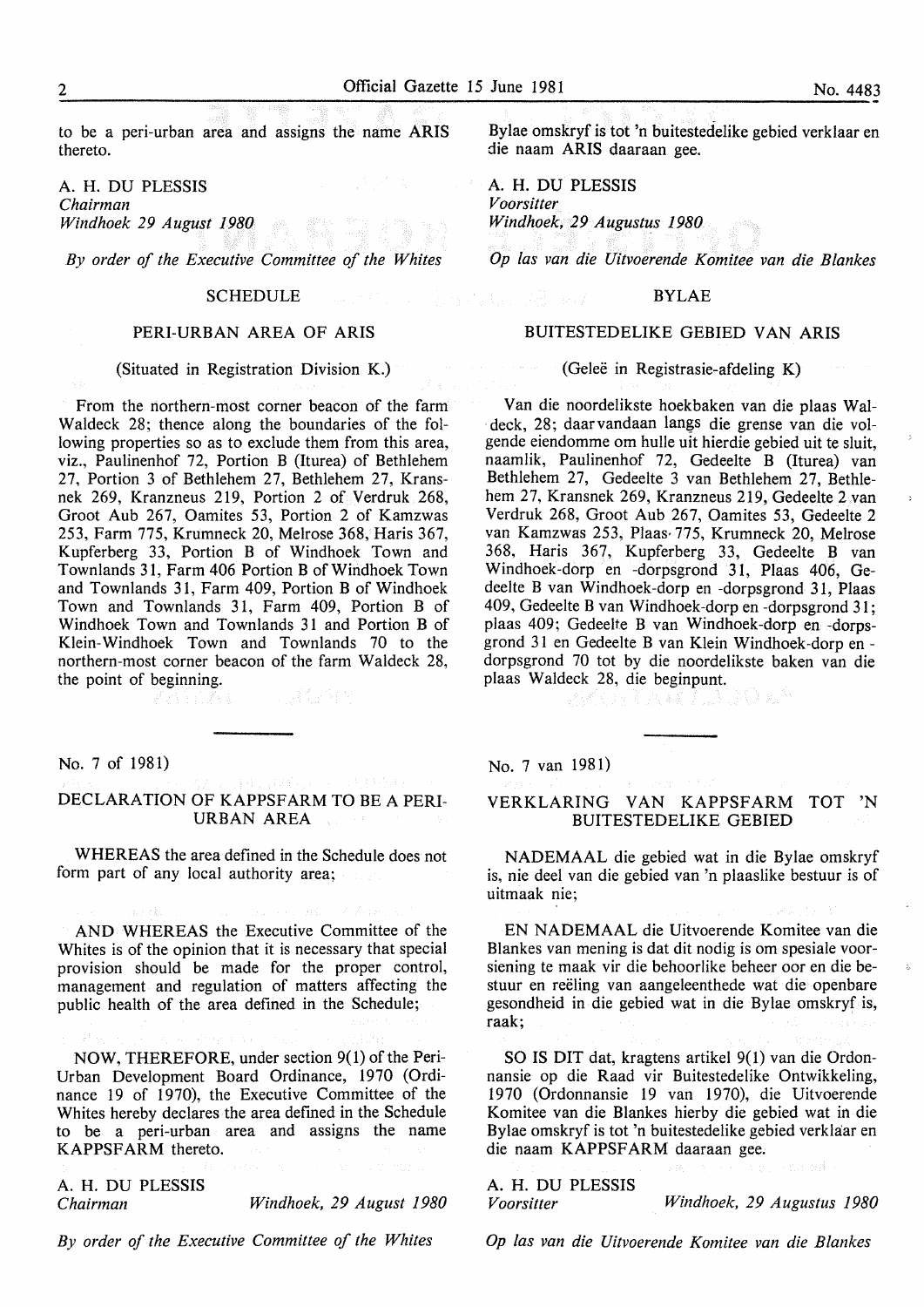#### SCHEDULE

#### PERI-URBAN AREA OF KAPPSFARM

#### (Situated in Registration Division K)

From the northern-most corner beacon of the farm Von Francois-West 59, thence along the boundaries of the following properties so to exclude them from this area, viz., Annexe 58, Ongeama-Tumbuka 57, Portion 2 of Ongomba-West 56, Frauenstein 62, Portion A of Frauenstein 62, Portion A of Frauenstein 277, Voigtskirch 135, Deutsch-Krone136, Excelsior 286, Alt-Seeis 133, Portion A of Smaldeel 124, Wolfsgrund 122, Koanus 121, Grasland 80, Neu-Bismarck 426, Consolidated Hohewarte 76, Paulinenhof 72, Portion 1 of Paulinenhof 72, Paulinenhof 72, Portion B of Klein Windhoek Town and Townlands 70, Eros 69, Elisenheim 68, Döbra 49, Gross-Okapuka 50 and Okatieru 53 to the northern-most corner beacon of the farm Von Francois-West 59, to the point of beginning.

#### BYLAE

#### BUITESTEDELIKE GEBIED VAN KAPPSFARM

#### (Gelee in Registrasie-afdeling K)

Van die noordelikste hoekbaken van die plaas Von Francois West 59, daarvandaan tangs die grense van die volgende eiendomme om hulle uit hierdie gebied uit te sluit, naamlik, Annexe 58, Ongeama-Tumbuka 57, Gedeelte 2 van Ongombo-West 56, Frauenstein 62, Gedeelte A van Frauenstein 62, Gedeelte A van Frauenstein 277, Voigtskirch 135, Deutsch-Kron 136, Gedeelte A van Deutsch-Krone 136, Excelsior 286 Alt-Seeis 133, Gedeelte A van Smaldeel 124, Wolffsgrund 122, Koanus 121, Grasland 80, Neu-Bismarck 426, Gekonsolideerde Hohewarte 76, Paulinenhof 72, Gedeelte 1 van Paulinenhof 72, Paulinenhof 72, Gedeelte B van Klein-Windhoek-dorp en -dorpsgrond 70, Eros 69, Elisenheim 68, Döbra 49, Gross-Okapuka 50 en Okatjeru 53 tot by die noordelikste hoekbaken van die plaas Von Francois-West 59, die beginpunt:

## **Advertisements**

#### ADVERTISING IN THE OFFICIAL GAZETTE OF SOUTH WEST AFRICA

I. The *Official Gazette* Extraordinary containing advertisements is published on every Friday of each month; if those days fall on a Public Holiday. the *Official Gazette* is published on the preceding Thursday.

2. Advertisements for insertion in the *Official Gazette* should be addressed to the OFFICIAL GAZETTE OFFICE, P.B. 13186, Windhoek, or be delivered to Room 109, Administration Building, Windhoek, in the languages in which they are to be published, not later than 3 p.m. on the NINTH day before the date of publication of the *Official Gazette* in which they are to be inserted.

3. Advertisements are published in the *Official Gazette* for the benefit of the public. Translations if desired, must be furnished by the advertiser or his agent.

4. Only law advertisements are accepted for publication in the *Official Gazette,* and are subject to the approval of the Secretary for South West Africa, who may refuse to accept or may decline further publication of any advertisement.

5. The Administration of S.W.A. reserves the right to edit and revise copy and to delete therefrom any superfluous detail.

6. Advertisements should as far as possible be typewritten. Manuscript of advertisements should be written on one side of the paper only. and all proper names plainly inscribed; in the event of .any name being incorrectly printed as a result of indistinct writing, the advertisement can only be republished on payment of the cost of another insertion.

## **Advertensies**

#### ADVERTEER IN DIE OFFISIËLE KOERANT VAN SUIDWES-AFRIKA

1. Die Buitengewone *Offisiiile Koerant* wat advertensies bevat verskyn op elke Vrydag van elke maand; indien 'n Vrydag op 'n Openbare Feesdag val. verskyn die *Offisiiile Koerant* op die voorafgaande Donderdag.

2. Advertensies wat in die *Offisiiile Koerant* geplaas moet word, moet in die taal waarin hulle sal verskyn aan die OFFISIELE KOERANTKANTOOR, P.S. 13186, Windhoek, geadresseer word, of by Kamer 109, Administrasiegebou, Windhoek afgelewer word, nie later nie as 3 nm. op die NEGENDE dag voor die verskyning van die *Offisiiile Koerant,* waarin die advertensie geplaas moet word.

3. Advertensies word vir die openbare voordeel in die *Offisiiile Koerant* gepubliseer. Vertalings moet deur die Adverteerder of sy agent gelewer word indien verlang.

4. Slegs regsadvertensies word vir publikasie in die *Offisiiile Koerant* aangeneem en hulle is onderhewig aan die goedkeuring van die Sekretaris van Suidwes-Afrika, wat die aanneming of verdere publikasie van 'n advertensie mag weier.

5. Die Administrasie van S.W.A. behou hom die reg voor om die kopie te redigeer, te hersien en oortollige besonderhede weg te laat.

6. Advertensies moet sover moontlik getik wees. Die manuskrip van advertensies moet slegs op een kant van die papier geskryf word en aile eiename moet duidelik wees. In geval 'n naam weens onduidelike handskrif foutief gedruk word, kan die advertensie slegs dan herdruk word as die koste van 'n nuwe plasing betaal word.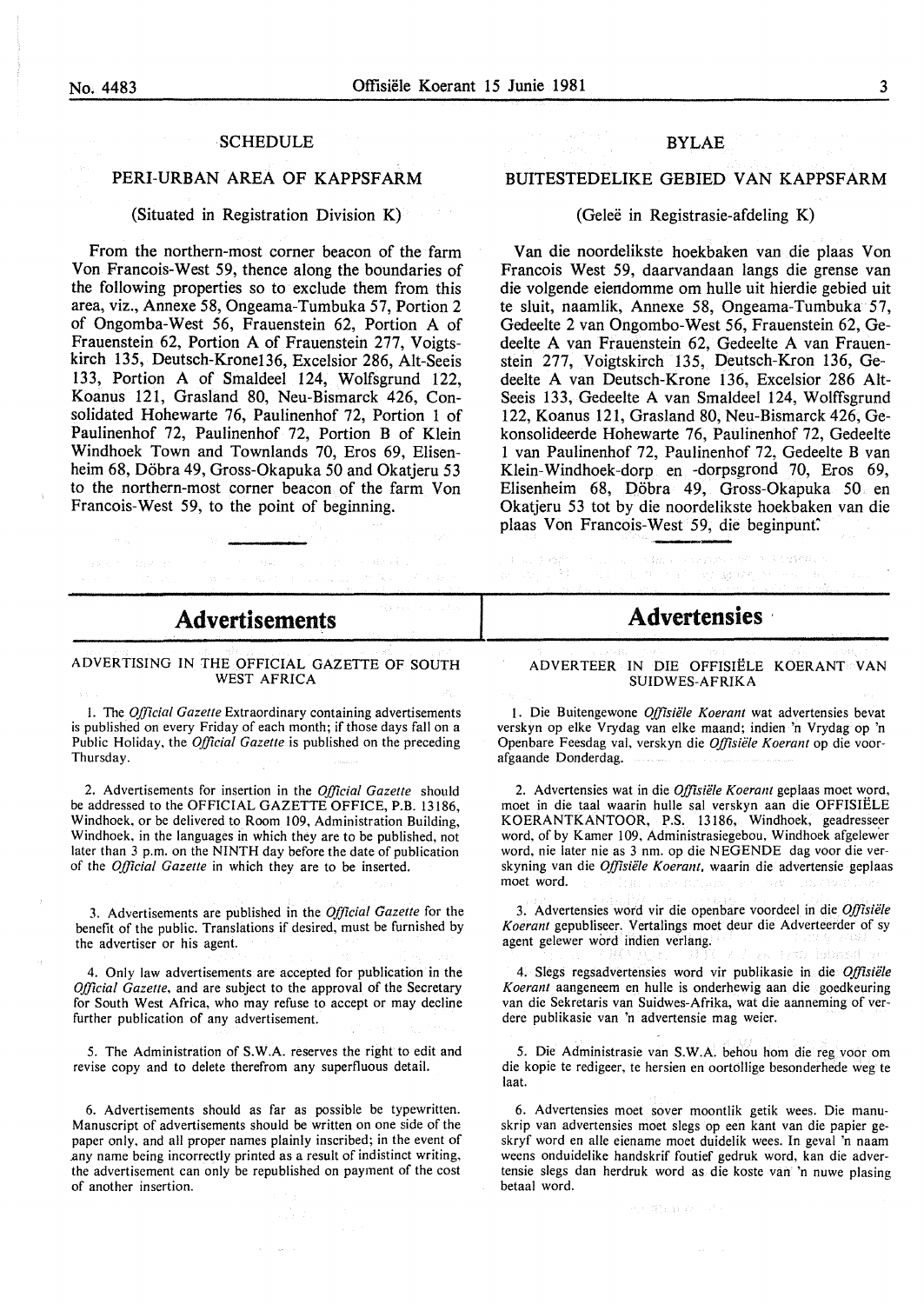7. No liability is assumed for any delay in publishing a notice or for publishing it on any date other than that stipulated by the advertiser. Similarly no liability is assumed in respect of any editing, revision, omission, typographical errors or errors resulting from faint or indistinct copy.

8. The advertiser will be held liable for all compensation and c osts arising from any action which may be instituted against the . dministration of S. W .A. as a result of the publication of a notice ' ith or without any omission, errors, lack of clarity or in any form whatsoever.

9. The subscription for the *Official Gazette* is RI2,50 per annum, post free in this Territory and the Republic of South Africa, obtainable from Messrs. The Suidwes-Drukkery Limited, P.O. Box 2196, Windhoek. Postage must be prepaid by overseas subscribers. Single copies of the *Official Gazette* may be obtained from .The Suidwes-Drukkery, Limited, P. 0. Box 2I96, Windhoek, at the price of 30c per copy. Copies are kept in stock for only two years.

10. The charge for the insertion of notices is as follows and is payable in the form of cheques, bills, postal or money orders:

II. The charge for the insertion of notices is as follows and is payable in the form of cheques, bills, postal or money orders:

12. The charge for the insertion of advertisements other than the notices mentioned in paragraph 11 is at the rate of  $45$  c per cm double column. (Fractions of a em to be reckoned as a em).

13. No advertisements are inserted unless the charge is prepaid. Cheques, drafts, postal orders or money orders must be made payable to the Secretary for South West Africa.

*Type Charge*  I. Transfer of business ................................................ R3,25

#### KENNISGEWING VAN OORDRAG VAN BESIGHEID

Geliewe kennis te neem dat na 14 dae vanaf publikasie hiervan aansoek gedoen sal word by die Handelslisensie Hof vir die distrik van Windhoek gehou te Windhoek vir die oordrag van die Mineralewater lisensie tans gehou deur PHILLIPUS BRINK COETZER wie handel dryf as EXOTIC LIQUORS op Erf 285, Kaiserstraat, Windhoek aan GUNTER LUDWIG BUTTNER wie voortaan op dieselfde perseel onder dieselfde naam en styl vir sy eie rekening sake sal doen.

GETEKEN TE WINDHOEK OP HIERDIE DIE 8STE DAG VAN MEl, 1981.

> R. OLIVIER & KIE Prokureurs vir Applikant Realmar-gebou H/v Leutwein & Bahnhofstraat WINDHOEK

Posbus 2198, Windhoek

7. Geen aanspreeklikheid word aanvaar vir enige vertraging in die publisering van 'n kennisgewing of vir die publisering daarvan op 'n ander datum as die deur die insender bepaal. Insgelyks word geen aanspreeklikheid aanvaar ten opsigte van enige redigering, hersiening, weglatings, tipografiese foute en foute wat weens dowwe of onduidelike kopie mag ontstaan nie.

8. Die insender word aanspreeklik gehou vir enige skadevergoeding en koste wat voortvloei uit enige aksie wat weens die publisering, hetsy met of sonder enige weglating, foute, onduidelikhede of in watter vorm ook al, van 'n kennisgewing teen die Administrasie van S.W.A. ingestel word.

9. Die jaarlikse intekengeld op die Offisiële Koerant is R12,50 posvry in hierdie Gebied en die Republiek van Suid-Afrika, verkrygbaar by die here Die Suidwes-Drukkery Beperk, Posbus 2I96, Windhoek. Oorsese intekenaars moet posgeld vooruit betaal. Enkel eksemplare van die Offisiële Koerant is verkrygbaar van die here Die Suidwes-Drukkery Beperk, Posbus 2I96, Windhoek, teen 30c per eksemplaar. Eksemplare word vir slegs twee jaar in voorraad gehou.

. 10. Die koste vir die plasing van kennisgewings is soos volg en is betaalbaar by wyse van tjeks, wissels, pos- of geldorders:

I I. Die koste vir die plasing van kennisgewings is soos volg en is betaalbaar by wyse van tjeks, wissels pos- of geldorders:

I2. Die koste vir die plasing van advertensies, behalwe die kennisgewings wat in paragraaf 11 genoem word, is teen die tarief van 45 c per em dubbelkolom. (Gedeeltes van 'n em moet as volle em bereken word).

I3. Geen advertensie word geplaas nie tensy die koste vooruit betaal is. Tjeks, wissels, pos- en geldorders moet aan die Sekretaris van Suidwes-Afrika betaalbaar gemaak word.

l. Oordrag van besigheid ............................................. R3,25

#### KENNISGEWING VAN ORDRAG VAN HANDELSLISENSIE

Geliewe kennis te neem dat na 14 dae vanaf publikasie hiervan aansoek gedoen sal word by die Handelslisensiehof vir die distrik van Windhoek, gehou te Windhoek, vir die oordrag van die Algemene Handelaar, Garage, Mineraal Water en Tabaklisensie tans gehou deur VICTOR JOHAN VERSTER en PIETER DOUGLAS KIBBLE wie handel dryf as KIBBLE MOTORS op Erf 501 Pionierspark, Windhoek, aan JOHANNES PETRUS SMITH, wie voortaan op dieselfde perseel onder dieselfde naam en styl vir sy eie rekening sake sal doen.

GETEKEN TE WINDHOEK HIERDIE 26STE DAG VAN MEl 1981.

> (Get.) Mnr. R. Olivier R. OLIVIER & KIE Prokureurs vir Applikant Posbus 2198 Realmar-gebou WINDHOEK 9000

*Tipe Tarief*